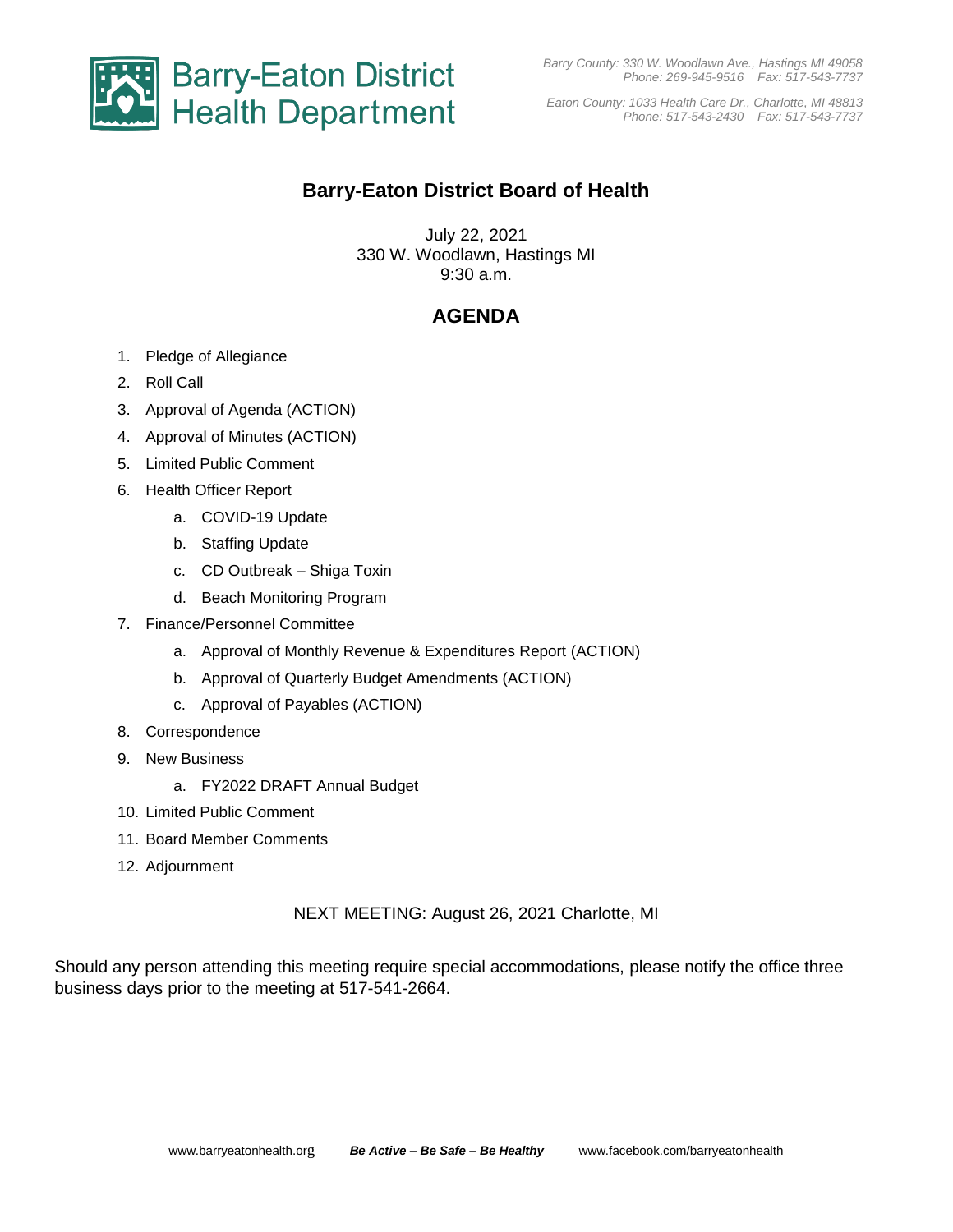*Barry County: 330 W. Woodlawn Ave., Hastings MI 49058 Phone: 269-945-9516 Fax: 517-543-7737*



*Eaton County: 1033 Health Care Dr., Charlotte, MI 48813 Phone: 517-543-2430 Fax: 517-543-7737*

# **Barry-Eaton District Board of Health Finance/Personnel Committee**

July 22, 2021 330 W. Woodlawn, Hastings MI 9:00 a.m.

- 1. Approval of Agenda
- 2. Limited Public Comment
- 3. Approval of Monthly Revenue and Expenditures Report
- 4. Quarterly Budget Amendments
- 5. Approval of Payables
- 6. New Business
	- a. FY2022 DRAFT Annual Budget
- 7. Adjournment

NEXT MEETING: August 26, 2021 Charlotte, MI

Should any person attending this meeting require special accommodations, please notify the office three business days prior to the meeting at 517-541-2664.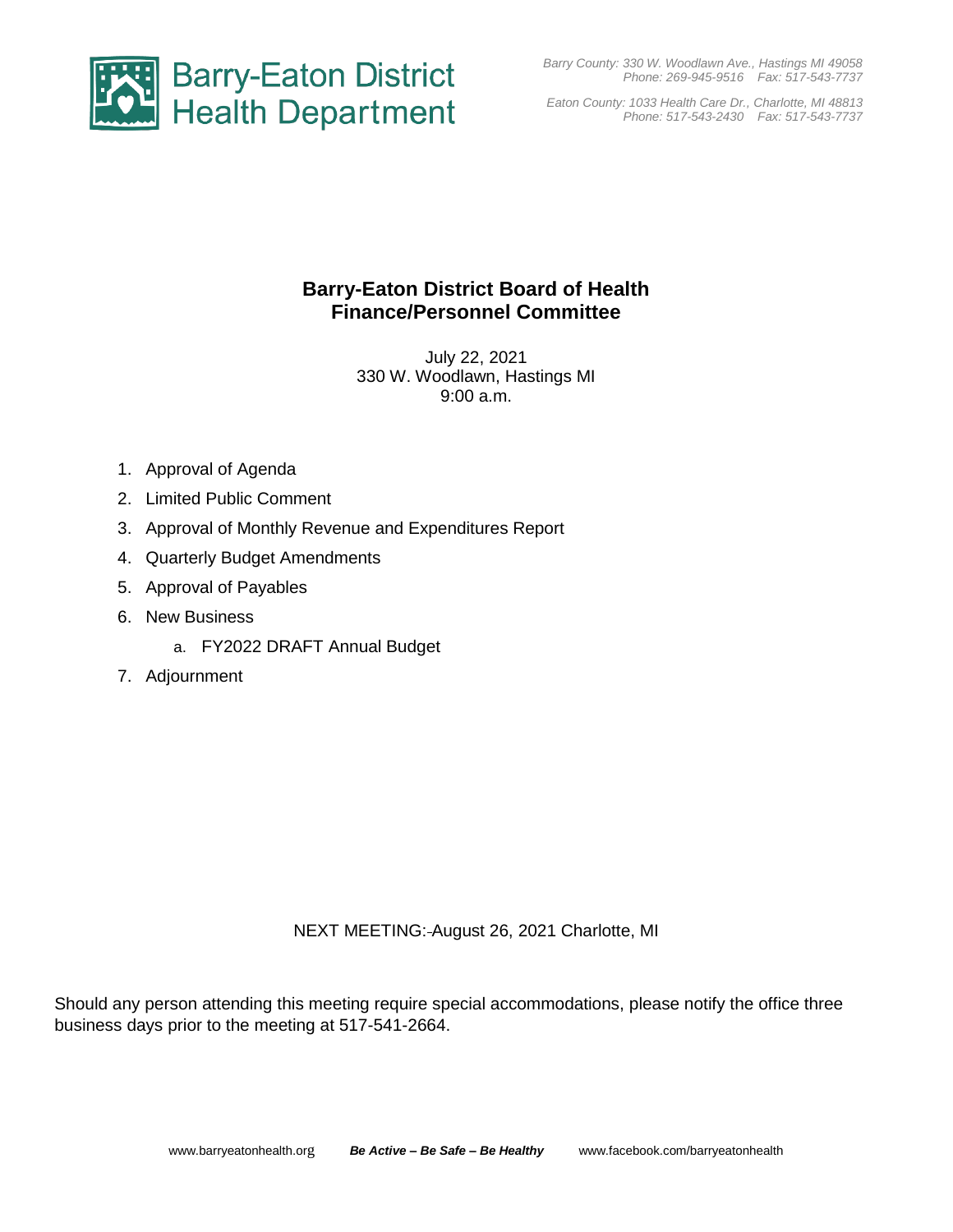

*Eaton County: 1033 Health Care Dr., Charlotte, MI 48813 Phone: 517-543-2430 Fax: 517-543-7737*

## Minutes of the Board of Health Regular Meeting July 22, 2021 330 W. Woodlawn, Hastings, MI

Meeting was called to order by Chairperson Geiger at 9:30 a.m.

| Pledge of<br>1.<br>Allegiance          | All present joined in for the Pledge of Allegiance.                                                                                                                                                                                                                                                                                                                                                                                                                                                                                                                                                                                                                                                                                                                                                                                                                                                                                                                                                                                                                                                                                                                                                                                                                                                                                                                                                                        |
|----------------------------------------|----------------------------------------------------------------------------------------------------------------------------------------------------------------------------------------------------------------------------------------------------------------------------------------------------------------------------------------------------------------------------------------------------------------------------------------------------------------------------------------------------------------------------------------------------------------------------------------------------------------------------------------------------------------------------------------------------------------------------------------------------------------------------------------------------------------------------------------------------------------------------------------------------------------------------------------------------------------------------------------------------------------------------------------------------------------------------------------------------------------------------------------------------------------------------------------------------------------------------------------------------------------------------------------------------------------------------------------------------------------------------------------------------------------------------|
| <b>Roll Call</b><br>2.                 | Board Members Present: Commissioner Jeremy Whittum, Commissioner Blake<br>Mulder, Commissioner Ben Geiger, Commissioner Jon Smelker and<br>Commissioner Dave Jackson.                                                                                                                                                                                                                                                                                                                                                                                                                                                                                                                                                                                                                                                                                                                                                                                                                                                                                                                                                                                                                                                                                                                                                                                                                                                      |
|                                        | Staff Present: Colette Scrimger (Health Officer), Andrew Roush (Administrative<br>Services Director), Jay VanStee (Environmental Health Director) and Taylor<br>Olsabeck (Epidemiologist).                                                                                                                                                                                                                                                                                                                                                                                                                                                                                                                                                                                                                                                                                                                                                                                                                                                                                                                                                                                                                                                                                                                                                                                                                                 |
| Approval of<br>3.<br>Agenda            | Motion by Commissioner Whittum, supported by Commissioner Jackson to<br>approve the agenda as provided. All ayes, motion carried.                                                                                                                                                                                                                                                                                                                                                                                                                                                                                                                                                                                                                                                                                                                                                                                                                                                                                                                                                                                                                                                                                                                                                                                                                                                                                          |
| Approval of<br>4.<br><b>Minutes</b>    | Motion by Commissioner Mulder, supported by Commissioner Whittum to<br>approve the June 2021 Meeting minutes as provided. All ayes, motion carried.                                                                                                                                                                                                                                                                                                                                                                                                                                                                                                                                                                                                                                                                                                                                                                                                                                                                                                                                                                                                                                                                                                                                                                                                                                                                        |
| <b>Limited Public</b><br>5.<br>Comment | Sonja addressed the Board to encourage the Health Department to refrain from<br>mandating or restricting people's actions based on their personal health<br>decisions.                                                                                                                                                                                                                                                                                                                                                                                                                                                                                                                                                                                                                                                                                                                                                                                                                                                                                                                                                                                                                                                                                                                                                                                                                                                     |
| <b>Health Officer</b><br>6.<br>Report  | COVID-19 Update<br>а.<br>Taylor shared details regarding current case load, area positivity rates,<br>hospital capacity, breakthrough percentages and vaccination data.<br>Discussion followed and questions were answered.<br>b. Staffing Update<br>The Agency is making progress in filling available open positions.<br>Alyssa Picone will start July 28 as the new Personal Health Director.<br>Interviews have begun with a viable candidate for the Medical Director<br>position. Rebekah Condon, Community Health Promotion Specialist,<br>will be supporting Environmental Health Division operations until<br>suitable candidates for the EH Supervisor position are available. Other<br>positions including Registered Dietitian, Clinic Assistant and H&V Tech<br>are still actively seeking qualified candidates.<br>CD Outbreak - Shiga Toxin<br>C.<br>Taylor presented on Shiga Toxin producing E. coli (STEC), a bacterium<br>that can cause severe foodborne disease. A case was identified in<br>Eaton County, which matched an outbreak being investigated across<br>the US. The CDC is looking at the data, and are currently interested in<br>flour as a potential source item. Agency staff worked with MDHHS to<br>collect and submit a sample of the client's white and wheat flour for<br>testing. The results were negative for both samples. Discussion<br>followed and questions were answered. |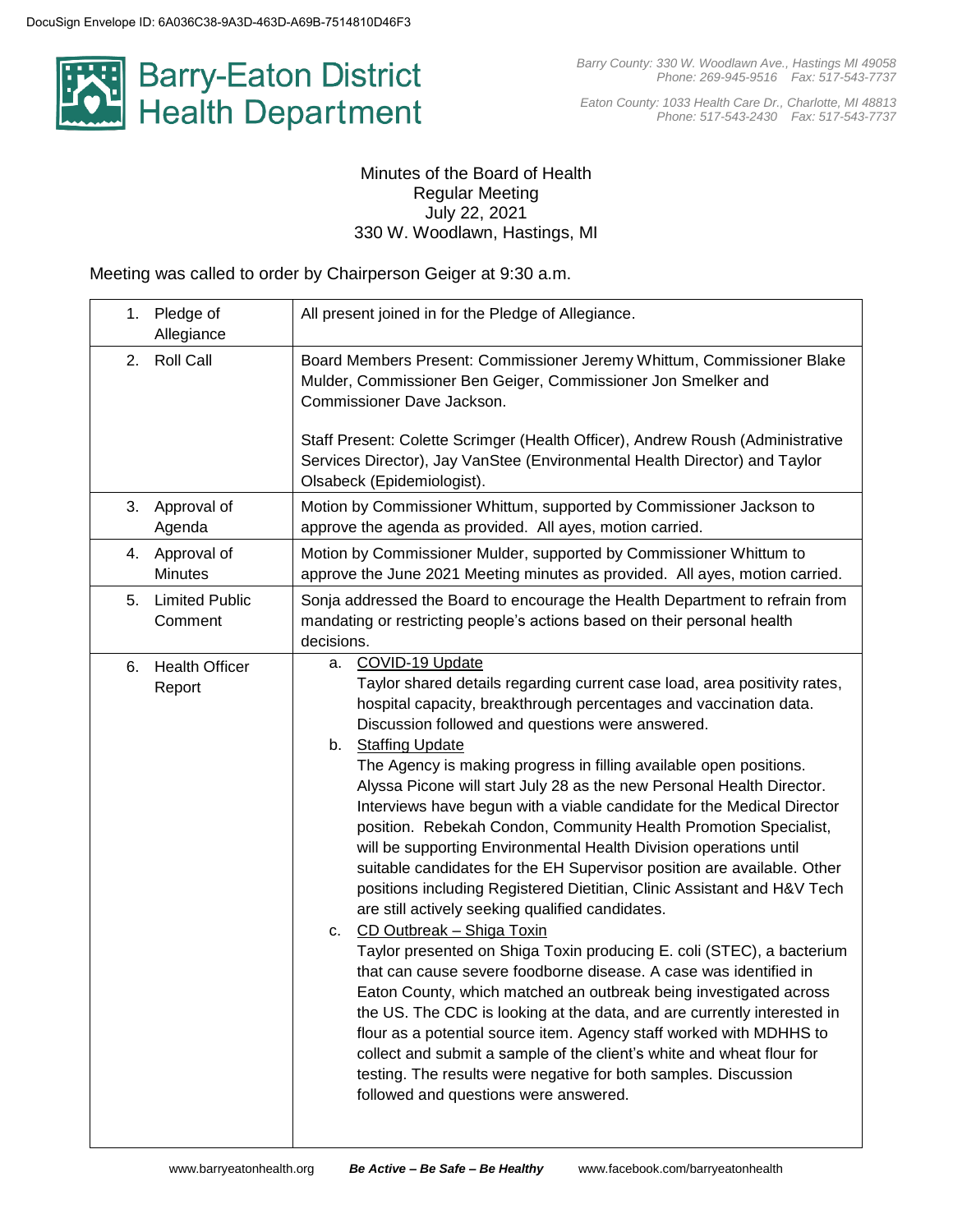|                |                                  | d. Beach Monitoring Program<br>Our Surface Water Monitoring Program has recently been granted six<br>thousand dollars from the Clean Michigan Initiative-Clean Water Fund<br>(CMI-CWF). The funding will be used to conduct sampling of area<br>beaches, including Gun Lake (Yankee Springs State Park - main beach<br>and campground beach), Thornapple Lake (Charlton Park) and Fox<br>Memorial Park.                                                                                                                                                                                                                                                                                                                                                                                                                                                                                                                                            |
|----------------|----------------------------------|----------------------------------------------------------------------------------------------------------------------------------------------------------------------------------------------------------------------------------------------------------------------------------------------------------------------------------------------------------------------------------------------------------------------------------------------------------------------------------------------------------------------------------------------------------------------------------------------------------------------------------------------------------------------------------------------------------------------------------------------------------------------------------------------------------------------------------------------------------------------------------------------------------------------------------------------------|
| 7 <sub>1</sub> | Finance/Personnel<br>Committee   | Approval of Monthly Revenue and Expenditures Report<br>а.<br>Motion by Commissioner Jackson, supported by Commissioner Mulder<br>to approve the monthly revenue and expenditures report for June 2021<br>as presented. Roll call vote: Jackson - YES, Geiger - YES, Whittum -<br>YES, Smelker - YES, Mulder - YES, Brehler - N/A. Motion carried.<br>b. Approval of Quarterly Budget Amendments<br>Motion by Commissioner Jackson, supported by Commissioner Whittum<br>to approve the quarterly budget amendments. Roll call vote: Whittum -<br>YES, Brehler - N/A, Geiger - YES, Jackson - YES, Mulder - YES,<br>Smelker - YES. Motion carried.<br>c. Approval of Payables<br>Motion by Commissioner Mulder, supported by Commissioner Smelker<br>to approve the June 2021 payables in the amount of \$227,520.56.<br>Roll call vote: Smelker - YES, Brehler - N/A, Jackson - YES, Mulder -<br>YES, Whittum - YES, Geiger - YES. Motion carried. |
| 8.             | Correspondence                   | <b>NONE</b>                                                                                                                                                                                                                                                                                                                                                                                                                                                                                                                                                                                                                                                                                                                                                                                                                                                                                                                                        |
| 9.             | <b>New Business</b>              | FY2022 Draft Annual Budget<br>а.<br>Colette provided the DRAFT FY22 Budget for BOH review, a FINAL<br>copy will be provided for approval at the August or September meeting.                                                                                                                                                                                                                                                                                                                                                                                                                                                                                                                                                                                                                                                                                                                                                                       |
| b.             | <b>Limited Public</b><br>Comment | Sonja inquired if the FY2022 Draft Annual Budget would be available on the<br>Agency website and asked for further clarification on the E. coli testing efforts<br>presented during the Health Officer's report.                                                                                                                                                                                                                                                                                                                                                                                                                                                                                                                                                                                                                                                                                                                                   |
| C.             | <b>Board Member</b><br>Comments  | <b>NONE</b>                                                                                                                                                                                                                                                                                                                                                                                                                                                                                                                                                                                                                                                                                                                                                                                                                                                                                                                                        |
|                | d. Adjournment                   | The Chair adjourned the meeting at 10:29 a.m.                                                                                                                                                                                                                                                                                                                                                                                                                                                                                                                                                                                                                                                                                                                                                                                                                                                                                                      |

DocuSigned by: Ben Geiger, Chair\_\_\_\_\_\_\_\_\_\_\_\_\_\_\_\_\_\_\_\_\_\_ Colette Scrimger, Health Officer\_\_\_\_\_\_\_\_\_\_\_\_\_\_\_\_\_  $Q$ 

DocuSigned by: Û